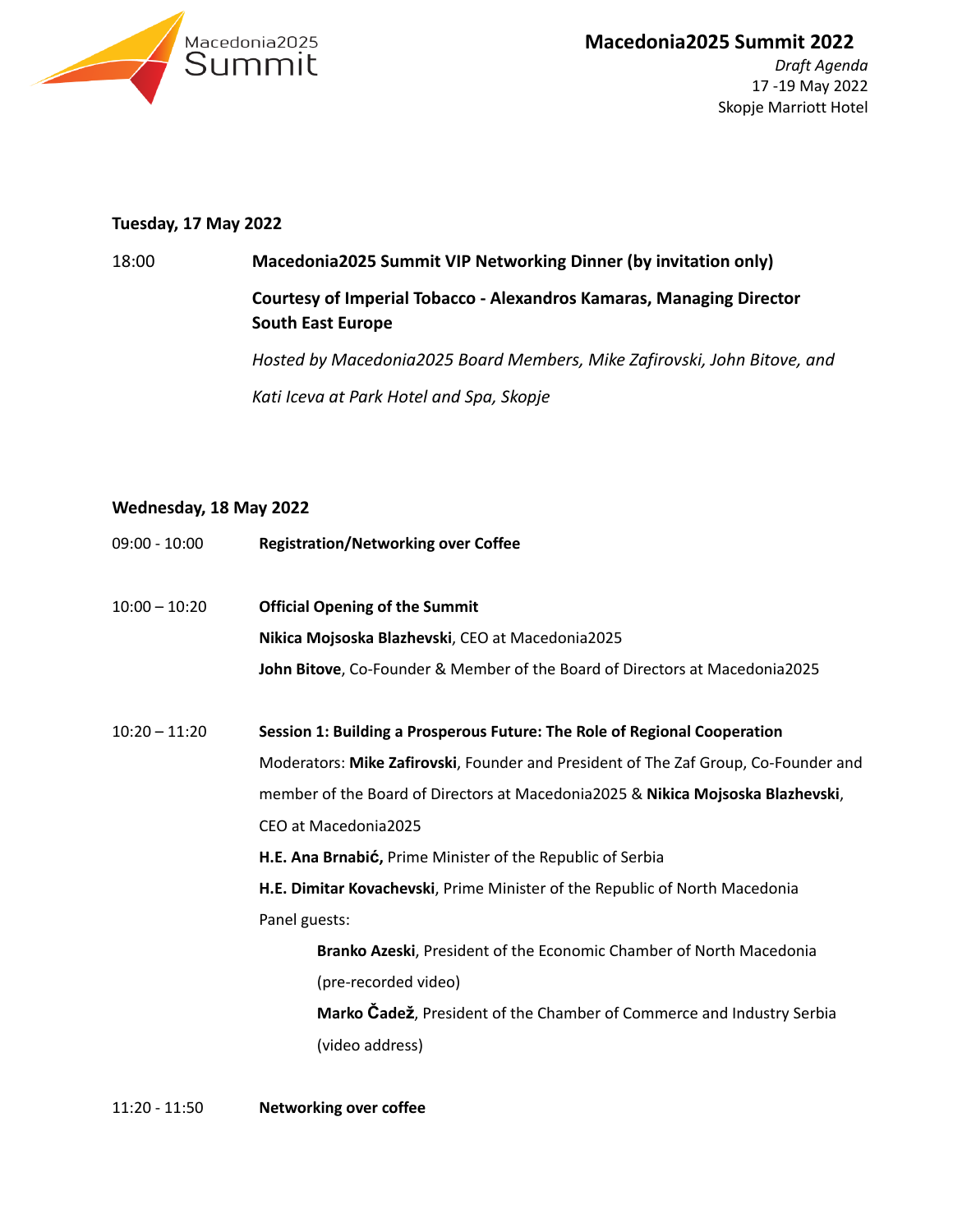



*Draft Agenda* 17 -19 May 2022 Skopje Marriott Hotel

| $11:50 - 12:30$ | Fireside Chat: Digitalization - Frontrunners and Champions                         |
|-----------------|------------------------------------------------------------------------------------|
|                 | Vasko Kronevski, CEO at Nextsense, Vice Chair of the Board of Directors at         |
|                 | Macedonia20025                                                                     |
|                 | <b>Üllar Jaaksoo</b> , Founder/Partner at Digital Nation Ltd.                      |
|                 | Nataša Škrbić, Program Director for Startup Ecosystem at Initiative Digital Serbia |
| $12:30 - 12:45$ | <b>Digitalization as a Sustainable Development Strategy</b>                        |
|                 | Goce Mitevski, Chief Commercial Officer B2B, Makedonski Telekom                    |
| $12:45 - 14:00$ | <b>Session 2: Digital Transformation, Digitized Society</b>                        |
|                 | Moderator: Marko Danon, Head of the Competitiveness Unit at NALED                  |
|                 | Ines Kaps, Senior Manager, Head of Change Management & Communication, MSG          |
|                 | Advisors                                                                           |
|                 | Türkay Ufuk Eren, Founding Partner & CEO at VOLITAN Global                         |
|                 | Blaž Brodnjak, CEO at NLB d.d. (video address)                                     |
|                 | Aneta Trpevska, State Secretary in the Ministry of Education of Macedonia          |
| $14:00 - 15:00$ | Lunch                                                                              |
| $15:00 - 15:30$ | How We are Transforming our Business                                               |
|                 | Alexandros Kamaras, Managing Director South East Europe, Imperial Tobacco          |
| $15:30 - 16:45$ | Session 3: The Power of Great Leadership in Business and Sports                    |
|                 | Moderator: John Bitove, Canadian Entrepreneur, Owner of Obelysk, Founder of the    |
|                 | Toronto Raptors Basketball Club, Co-founder at Macedonia2025                       |
|                 | Gjorgje Vojnovic, CEO at Triglav Osiguruvanje AD Skopje                            |
|                 | Blagoja Milevski, Head Coach of the National Football Team                         |
|                 | Susan Niczowski, Founder and President at "The Summer Fresh Salads Inc." (video    |
|                 | address)                                                                           |
|                 | Kiril Lazarov, Head Coach of the Macedonian Senior Handball Team (video address)   |
|                 |                                                                                    |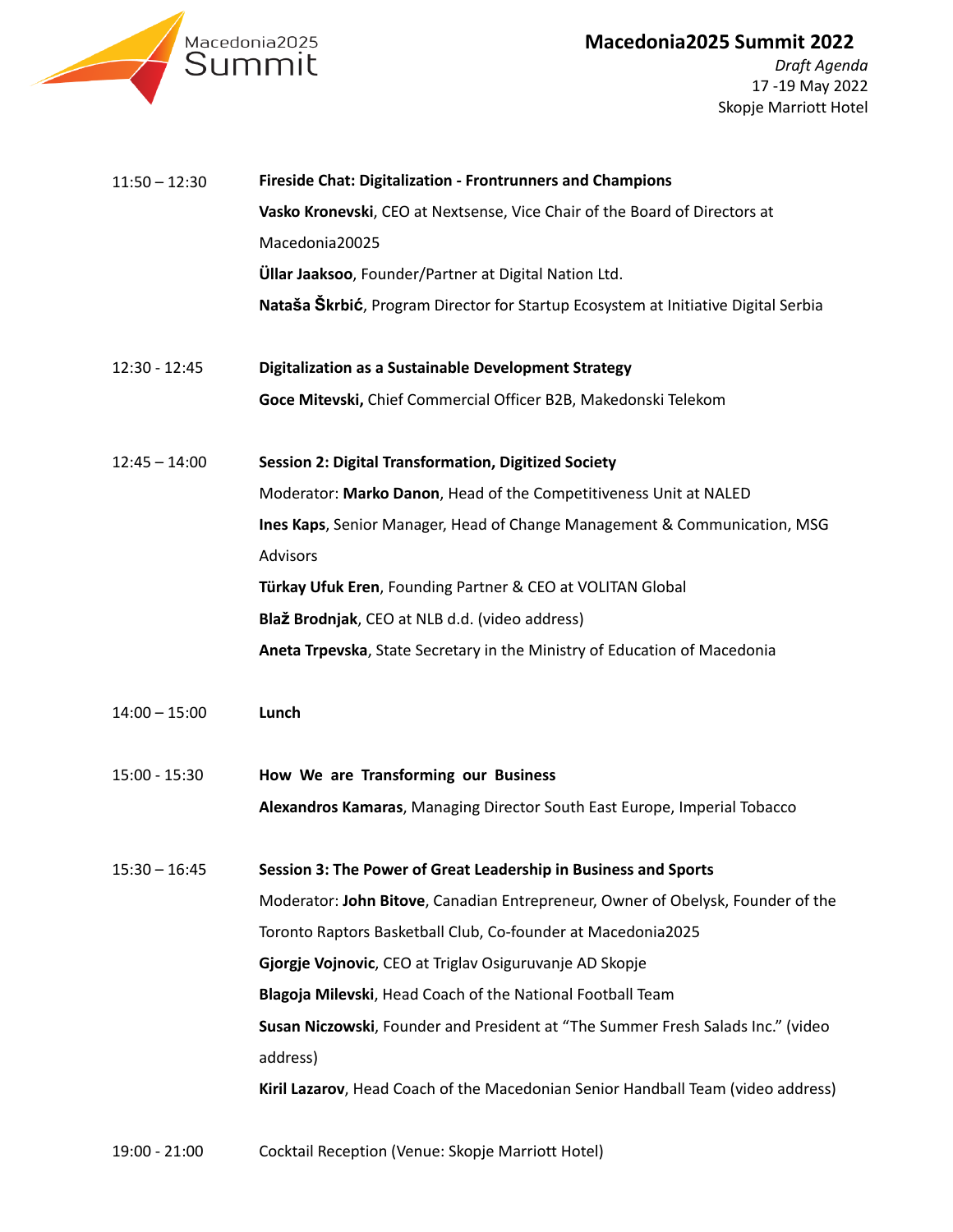

Skopje Marriott Hotel

## **Thursday, 19 May 2022**

- 09:00 09:30 **Networking over Coffee**
- $09:30 10:45$ **Session 4: Supporting Women in STEM: It Takes a Village** Moderator: **Nina Angelovska**, President at Macedonian e-Commerce Association **H.E. Giles Norman**, Canadian Ambassador to Serbia, Montenegro and North Macedonia **Filomena Pljakovska Asprovska**, CEO, President of the Management Board at CaSys **Nina Čaprić**, Government Relations Manager EMEA at NCR Corporation **Kati Iceva,** Principal Group Software Engineering Manager at Microsoft, Member of the Board of Directors at Macedonia2025
- 10:45 11:20 **Session 5: Are countries aware of the risks of lagging behind in Tech/AI development? Aco Momčilović,** Co-Director & Co-Founder at Global AI Ethics Institute Hosted by **Viktor Mizo**, Managing Director KOSTAL Group, Member of the Board of Directors at Macedonia2025
- 11:20 11:30 **Networking over coffee**
- 11:30 12:45 **Session 6: Beyond Crypto Currencies - Impact of Blockchain Technologies on Industries** Moderator: **Petar Kajevski,** Management and IT consultant, Ambassadors Club Member at Macedonia2025 **Mladen Milanković**, Delivery Lead at HTEC **Ingrid Vasiliu-Feltes**, CEO at Softhread (pre-recorded video) **Laura K. Inamedinova**, CEO at "LKI Consulting" **Anastasia Ksenofontova**, Independent Management Advisor, ex-BCG partner (video address) **Gui Vohringer**, COO and Co-founder at Mesh ID (pre-recorded video)
- 11:30 12:45 *(Parallel Session)* **Can Women be Successful and Happy? Ines Kaps,** Senior Manager, Head of Change Management & Communication, MSG Advisors